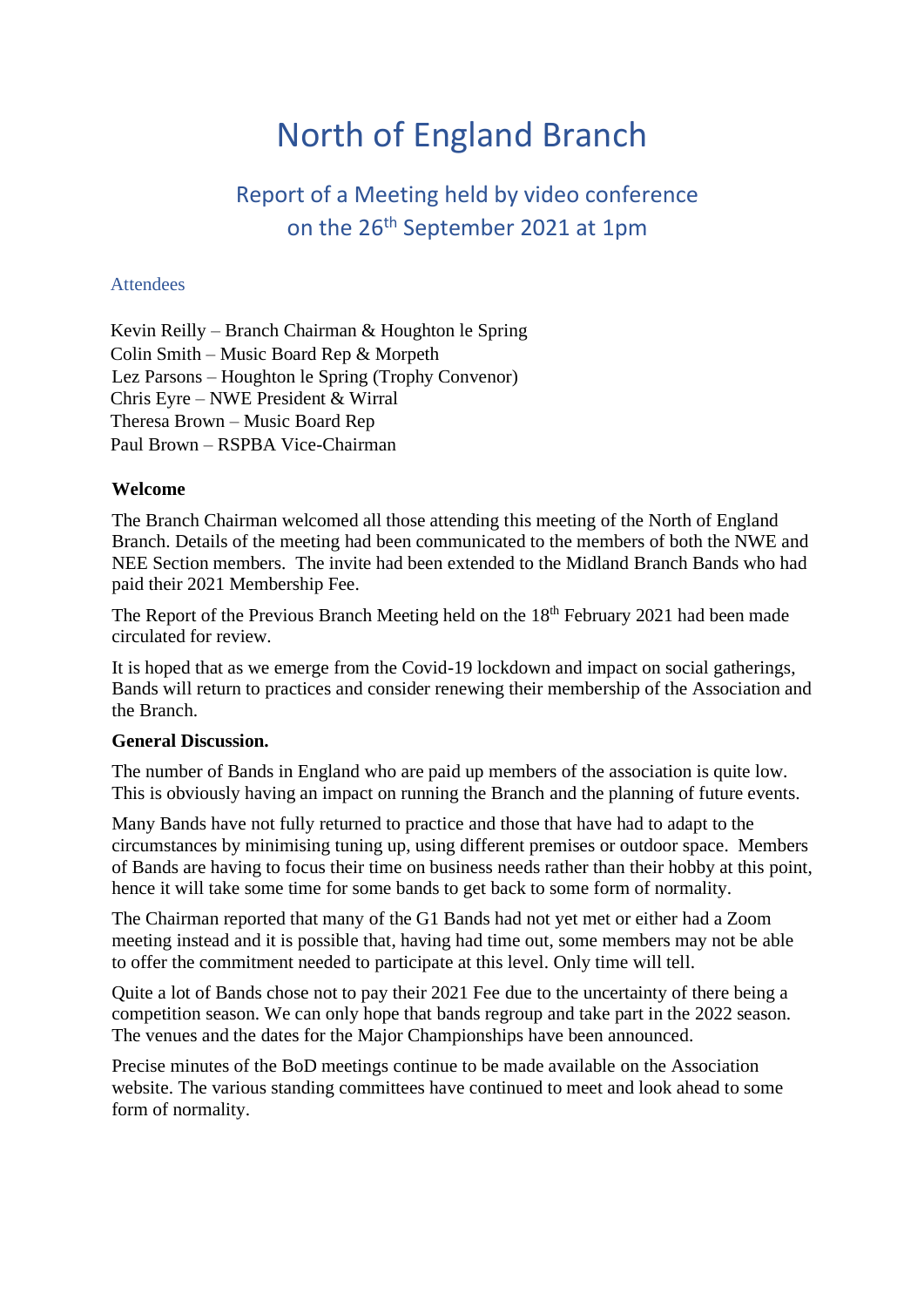#### **Website**

Following a discussion, it was agreed that Chris Eyre would look into providing a website for the benefit of both Sections. He would make contact to obtain details of the officials and links to the member Bands.

#### Online Event

Using the format devised by C. Eyre for the North West England Piping Society, a similar event has been developed to enable a band to submit a recording and obtain a set of critique sheets that may offer guidance on where to focus their winter development. It is an Open event, and there is no entry fee.

### Prepare for 2022, obtain a critique by Playing for Sheets.

The objective of this Open event is to provide a Band with a challenge on their journey of preparing for the 2022 Season as they return to practices following the Covid-19 enforced lockdown.

Click the link for details on the [Playing for Sheets](https://www.dropbox.com/s/da470pgp4jzu7nh/NWE%20Play%20for%20Sheets%20v0.3.doc?dl=0) event and how to enter.

#### **Competitions**

It had been agreed that the indoor contest(s) run by the North East Section would be subject to the Covid-19 restrictions and postponed until further notice. Ampleforth College, which is quite centrally located, is not at present allowing its premises to be used for third party events. It is unlikely we will be able to run an event for the membership in 2021.

The sections should look to 2022 and the running of their separate solo contests but ensure there was no clash of dates. The events will open to enable all Branch band players to participate.

Similarly, we should progress with the combined minibands, trios and quartets, at a central location, possibly Ampleforth College, but the Branch is open to any other suggestions.

There is a possibility of an outdoor contest being held at the Thornaby Football Ground in 2022.

#### **Branch End of Year and AGM Matters**

The Sections need to submit their annual accounts to Headquarters. There has been no movement on the North West England Section account over the last 12 months.

The North of England Branch needs to seek an individual from its members to act as Branch Chairman. The post became vacant when K Reilly was appointed Chairman of the Association in March 2021. Those interested in the position should contact [kevin.reilly@rspba.org](mailto:kevin.reilly@rspba.org) .

Those present agreed the following Dates for the Annual General Meetings. They will be held online using Zoom, and the meeting details will be circulated by Social Media once set up.

- North East England Section  $6<sup>th</sup>$  November 2021.
- North West England Section  $7<sup>th</sup>$  November 2021.
- North of England Branch 21<sup>st</sup> November 2021